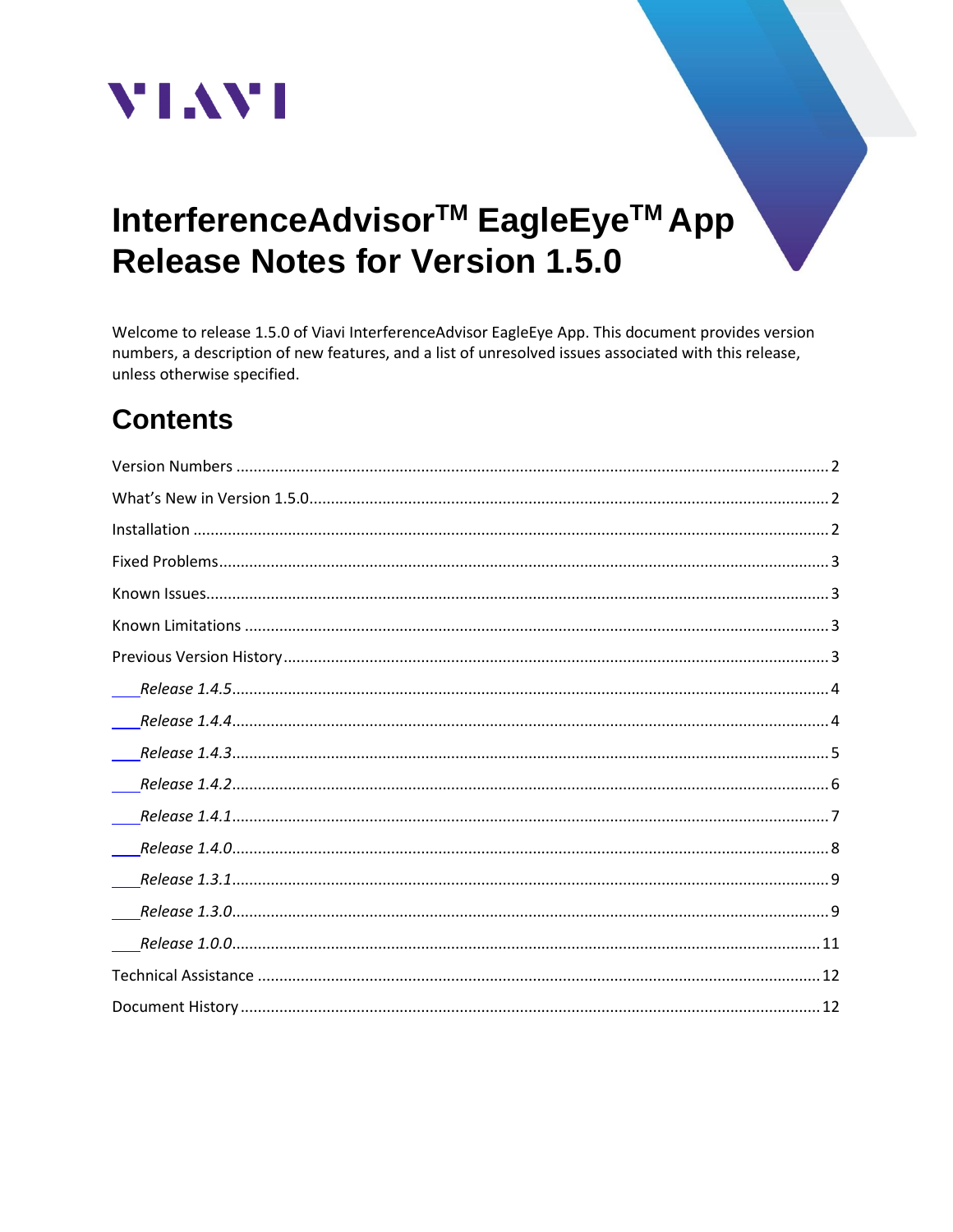# <span id="page-1-0"></span>**Version Numbers**

The following table lists the versions of related VIAVI hardware and/or software that can be used in conjunction with this release for InterferenceAdvisor EagleEye App.

#### **Software Application Version Configuration**

| $\mathbf{v}$ | - -    |
|--------------|--------|
| $-10 -$      | $\sim$ |

#### **Compatible Instrument Firmware Version**

| JD780A, JD780B, or JD740B series | 3.100.032 or higher  |
|----------------------------------|----------------------|
| CellAdvisor 5G                   | 5.065.041r or higher |
| OneAdvisor-800                   | 1.2.0                |

## <span id="page-1-1"></span>**What's New in Version 1.5.0**

- Interface with CellAdvisor 5G and OneAdvisor-800
- Wireline connectivity between the tablet and the instrument via Ethernet
- No need of software option #180 dedicated to InterferenceAdvisor Mobile

## <span id="page-1-2"></span>**Installation**

- Online update is enabled with the following procedures:
	- o Run the EagleEye app.
	- o Go to **Settings**.
	- o Tap **About EagleEye**.
	- o Tap the **SOFTWARE UPDATE** button.

#### **System requirement**

- Android tablet (Samsung Galaxy Tab S2 9.7", S3 9.7" or S4 10.5", Android version 8.0 or higher) with the EagleEye app installed
- CellAdvisor JD780A, JD780B, or JD740B series (3.090.032 or higher), CellAdvisor 5G (Firmware 5.065.041r or higher) and ONA-800A (Firmware 1.2.0 or higher) with the following options installed:

CellAdvisor:

- o Option #011 Interference Analyzer (required)
- $\circ$  Option #010 GPS receiver and antenna (optional but required for gated sweep mode)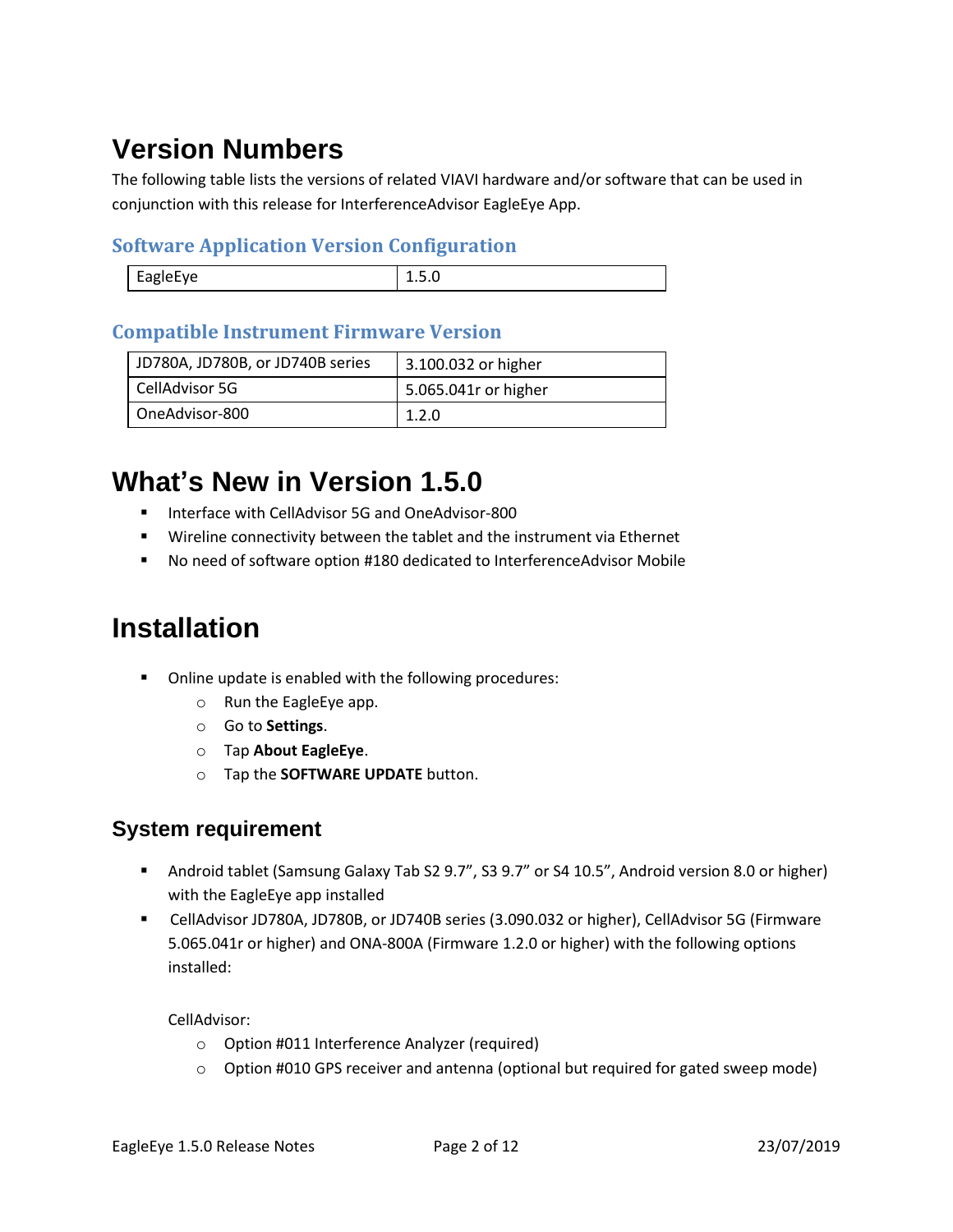o Option #016 Wi-Fi connectivity (optional for USB communication but required for Wi-Fi communication)

CellAdvisor 5G:

- o Option S013 Interference Analyzer (required)
- o Option S015 Gated Sweep (optional but required for gated sweep mode)
- o Option S002 GPS Connectivity with GPS Antenna (optional but required for gated sweep mode)
- o Option S004 Wi-Fi Connectivity (optional for USB communication but required for Wi-Fi communication)

ONA-800A:

- o Option SP-INTAN Interference Analyzer (required)
- o Option SP-GSS Gated Sweep (optional but required for gated sweep mode)
- $\circ$  Option SP-GNSS GPS Connectivity with GPS Antenna (optional but required for gated sweep mode)
- o Option MF-WIFI Connectivity (optional for USB communication but required for Wi-Fi communication)
- Omni antenna
- Wi-Fi connection via Access Point (AP)
- USBTMC connection via a Standard USB type A to type B cable and Micro USB/USB-C OTG cable

### <span id="page-2-0"></span>**Fixed Problems**

▪ None

### <span id="page-2-1"></span>**Known Issues**

▪ None

### <span id="page-2-2"></span>**Known Limitations**

▪ None

### <span id="page-2-3"></span>**Previous Version History**

This section provides history of previous software versions.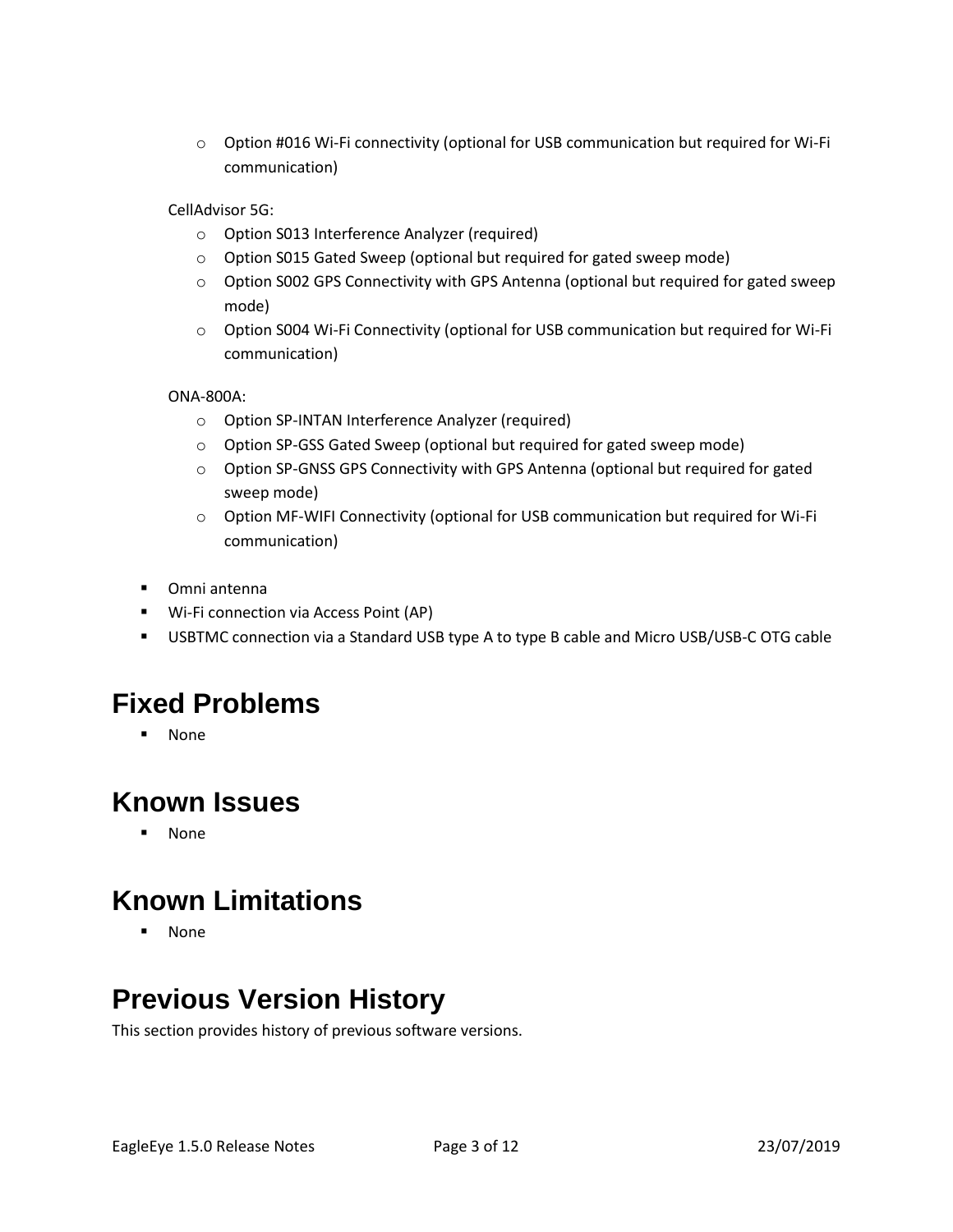### <span id="page-3-0"></span>*Release 1.4.5*

### **Version Numbers**

The following table lists the versions of related VIAVI hardware and/or software that can be used in conjunction with this release for InterferenceAdvisor EagleEye App.

#### **Software Application Version Configuration**

| -apierve<br>_<br>. |  |
|--------------------|--|

#### **Compatible CellAdvisor Firmware Version**

JD780A, JD780B, or JD740B series | 3.100.032 or higher

### **What's New in Version 1.4.5**

▪ None

### **Fixed Problems**

■ Communication freeze when connected to a CellAdvisor with its Web Remote turned on or not properly turned off on the instrument

### **Known Issues**

▪ None

### **Known Limitations**

**None** 

### <span id="page-3-1"></span>*Release 1.4.4*

### **Version Numbers**

The following table lists the versions of related VIAVI hardware and/or software that can be used in conjunction with this release for InterferenceAdvisor EagleEye App.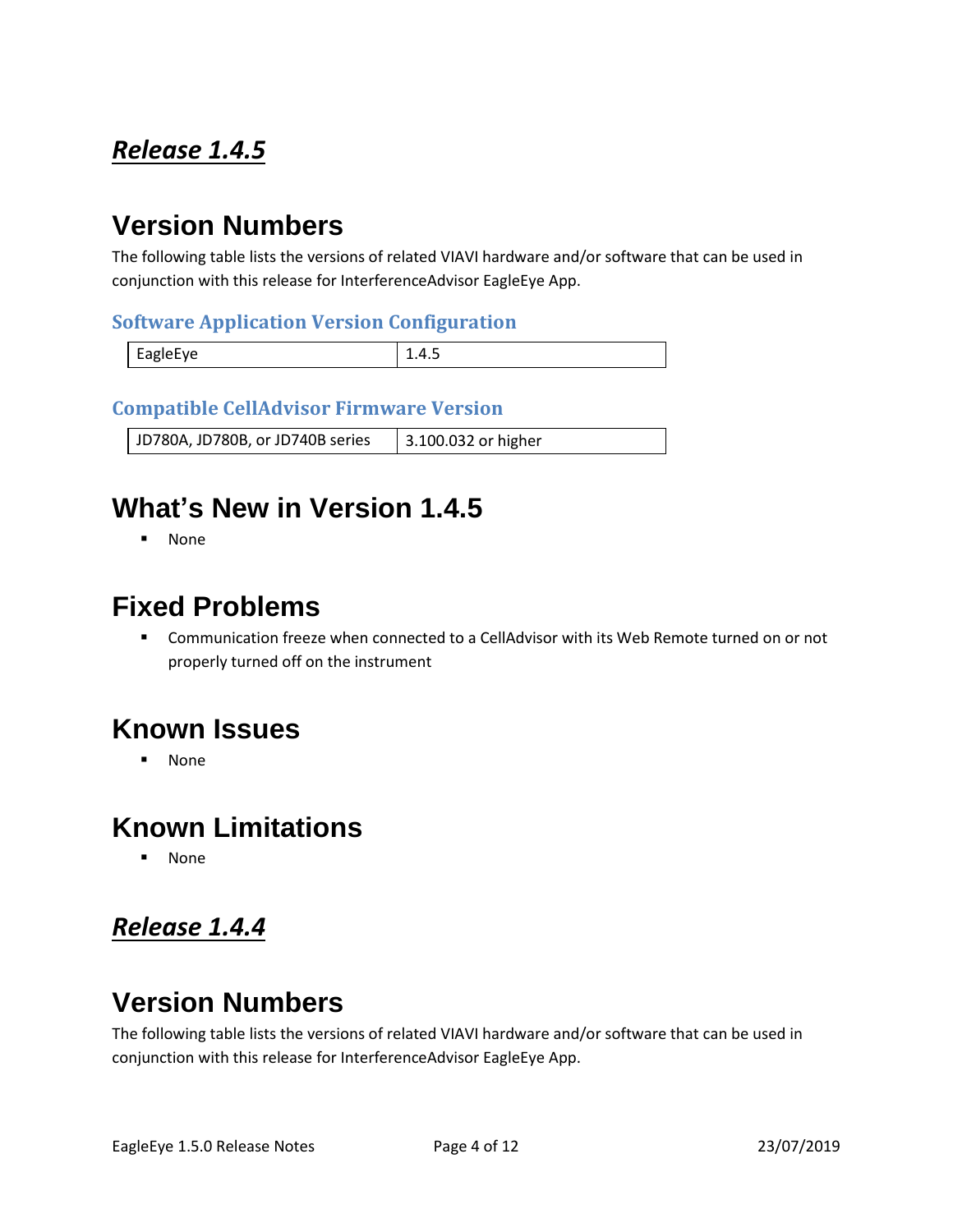#### **Software Application Version Configuration**

EagleEye 2.4.4

#### **Compatible CellAdvisor Firmware Version**

JD780A, JD780B, or JD740B series | 3.100.032 or higher

### **What's New in Version 1.4.4**

▪ None

### **Fixed Problems**

■ Could not update software to version 1.4.3 in EagleEye

### **Known Issues**

▪ None

### **Known Limitations**

▪ None

### <span id="page-4-0"></span>*Release 1.4.3*

### **Version Numbers**

The following table lists the versions of related VIAVI hardware and/or software that can be used in conjunction with this release for InterferenceAdvisor EagleEye App.

#### **Software Application Version Configuration**

| AVHAIQE<br>יס~– | ∸.−. |
|-----------------|------|
|-----------------|------|

#### **Compatible CellAdvisor Firmware Version**

| JD780A, JD780B, or JD740B series | 3.100.032 or higher |
|----------------------------------|---------------------|
|                                  |                     |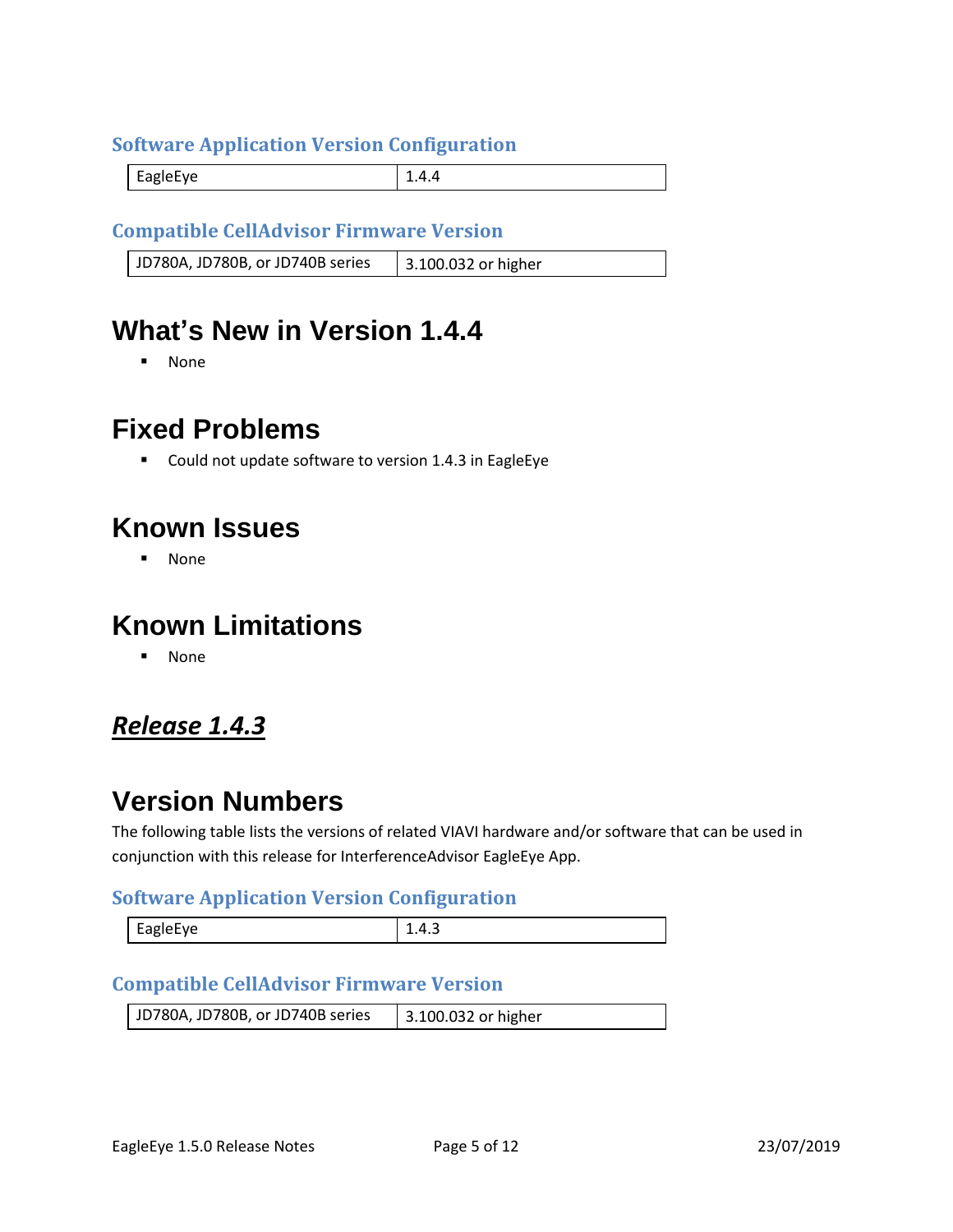# **What's New in Version 1.4.3**

■ Support of new display resolution (2560 x 1600 pixels) of Samsung Galaxy Tab S4

### **Fixed Problems**

■ After creating a report file, could not open the saved file in .pdf

### **Known Issues**

▪ None

### **Known Limitations**

▪ None

### <span id="page-5-0"></span>*Release 1.4.2*

## **Version Numbers**

The following table lists the versions of related VIAVI hardware and/or software that can be used in conjunction with this release for InterferenceAdvisor EagleEye App.

#### **Software Application Version Configuration**

| EagleEye | $\cdots$ |
|----------|----------|
|          |          |

#### **Compatible CellAdvisor Firmware Version**

JD780A, JD780B, or JD740B series | 3.090.032 or higher

## **What's New in Version 1.4.2**

▪ None

### **Problems**

- Crash on the spectrum view inside the replay mode
- License validation error on a registered tablet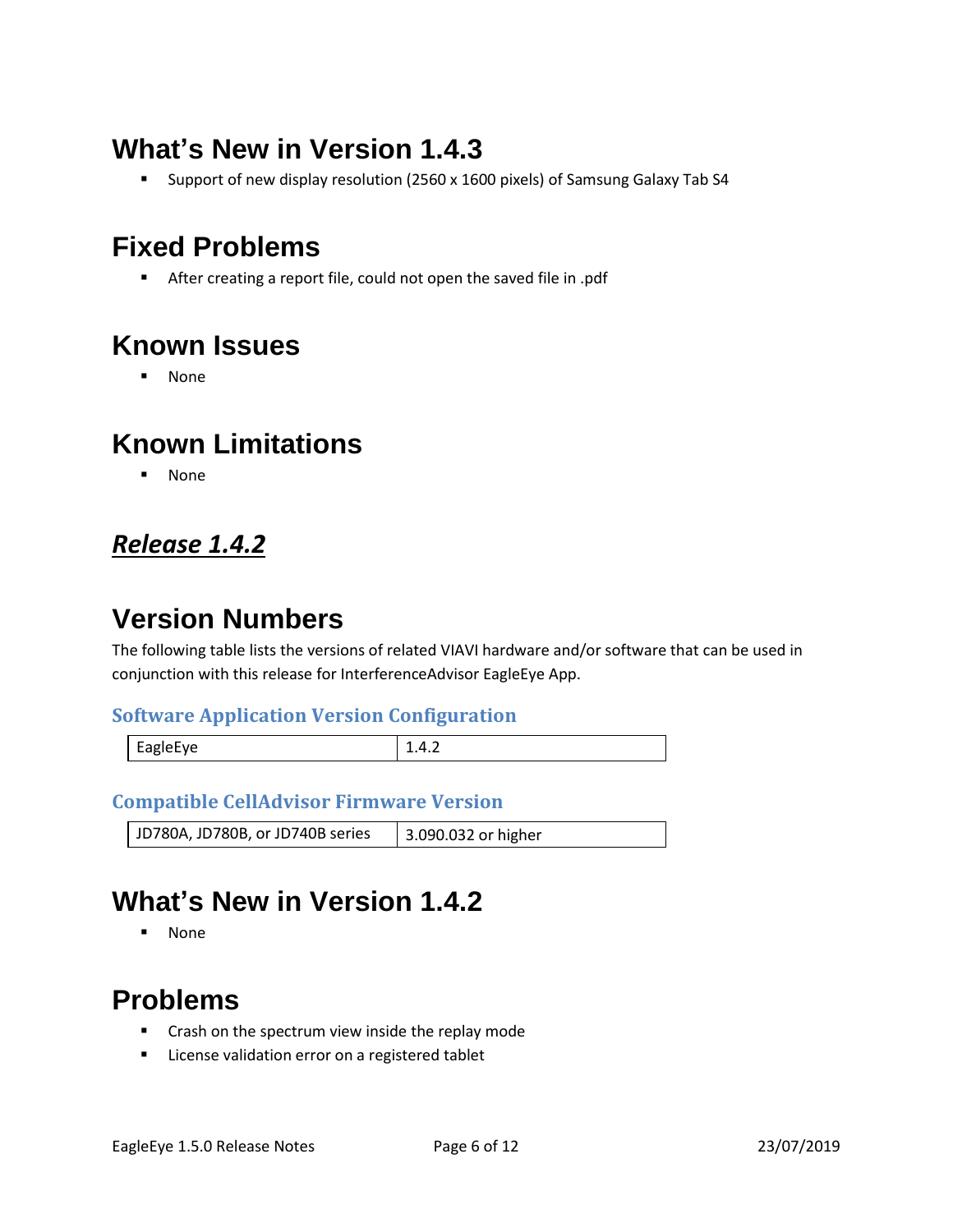## **Known Issues Fixed**

▪ None

## **Known Limitations**

▪ None

### <span id="page-6-0"></span>*Release 1.4.1*

## **Version Numbers**

The following table lists the versions of related VIAVI hardware and/or software that can be used in conjunction with this release for InterferenceAdvisor EagleEye App.

#### **Software Application Version Configuration**

| $\overline{ }$<br>.<br>н.<br><b>AUIPFVE</b><br>-- | ---- |
|---------------------------------------------------|------|
|                                                   |      |

#### **Compatible CellAdvisor Firmware Version**

JD780A, JD780B, or JD740B series 3.090.032 or higher

### **What's New in Version 1.4.1**

**■** Timestamp added to the breadcrumb details in the Map view and the History

### **Fixed Problems**

- Offline Map Downloader
	- o Improved to load the world map when going to the offline map downloader
	- o Changed to go to my location when the 'my location' icon is tapped once
	- $\circ$  Changed to load a map area initially based on the current location for a first-time user
- For users in China only Fixed the GPS lock problem with OpenStreetMap. It requires the language setting set to Chinese to have the GPS work properly.

# **Known Issues**

**None**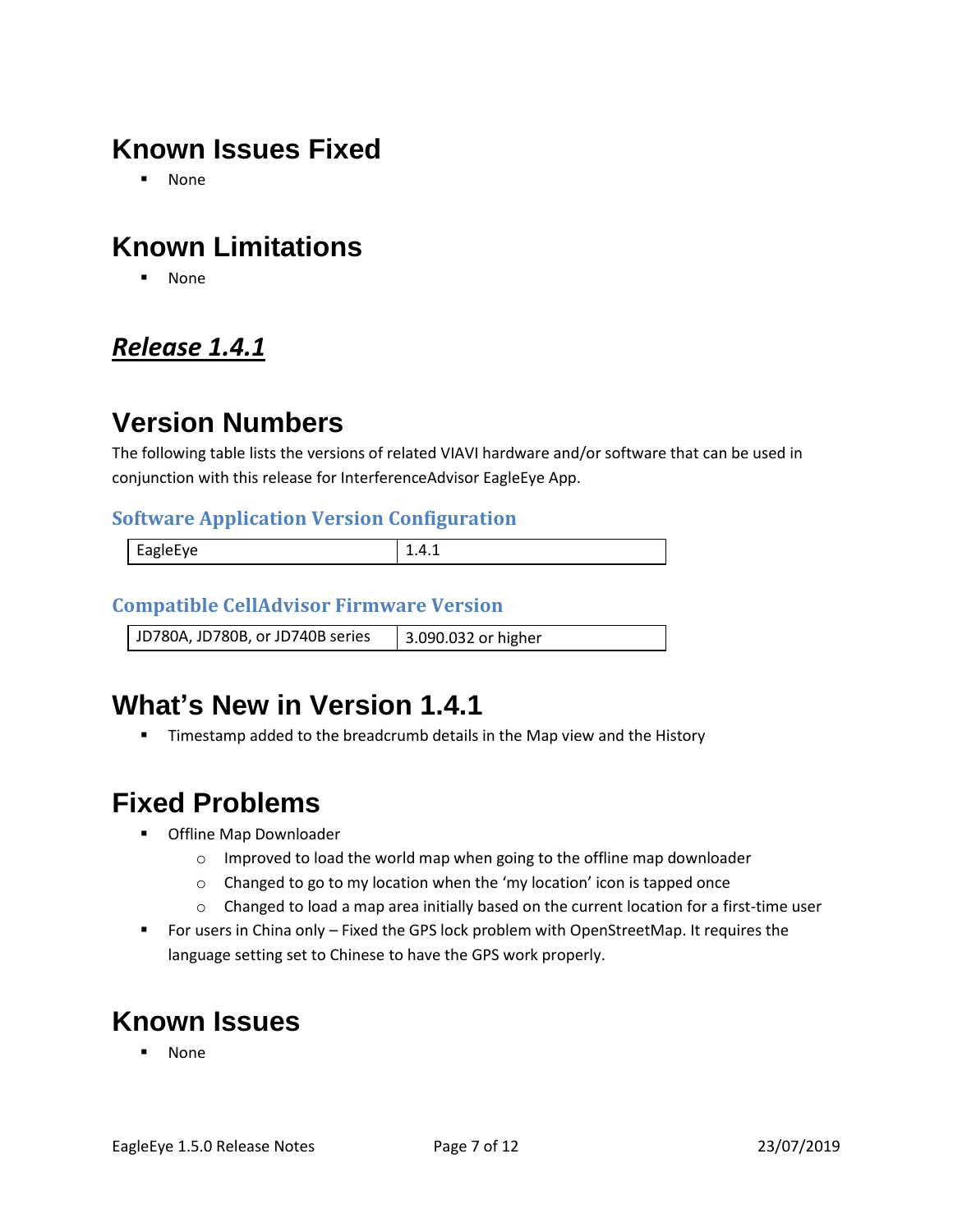# **Known Limitations**

▪ None

### <span id="page-7-0"></span>*Release 1.4.0*

## **Version Numbers**

The following table lists the versions of related VIAVI hardware and/or software that can be used in conjunction with this release for InterferenceAdvisor EagleEye App.

#### **Software Application Version Configuration**

| <b>FagleFve</b><br>$\sim$<br>$\sim$ $\sim$ | $\cdots$<br>______ |
|--------------------------------------------|--------------------|

#### **Compatible CellAdvisor Firmware Version**

JD780A, JD780B, or JD740B series 3.090.032 or higher

### **What's New in Version 1.4.0**

- New enhancement release of software application with the following features:
	- o Supportability of OpenStreetMap and offline maps
	- o Autosave of trace data and screenshots
	- o Display of warning message at the start of the EagleEye app
	- o Software update without connecting to a CellAdvisor
	- o Addition of the spectrum 'Hold' button to pause/resume the trace update
	- o Touch screen lock when driving
	- o Language in Chinese

### **Fixed Problems**

▪ None

### **Known Issues**

▪ None

### **Known Limitations**

▪ None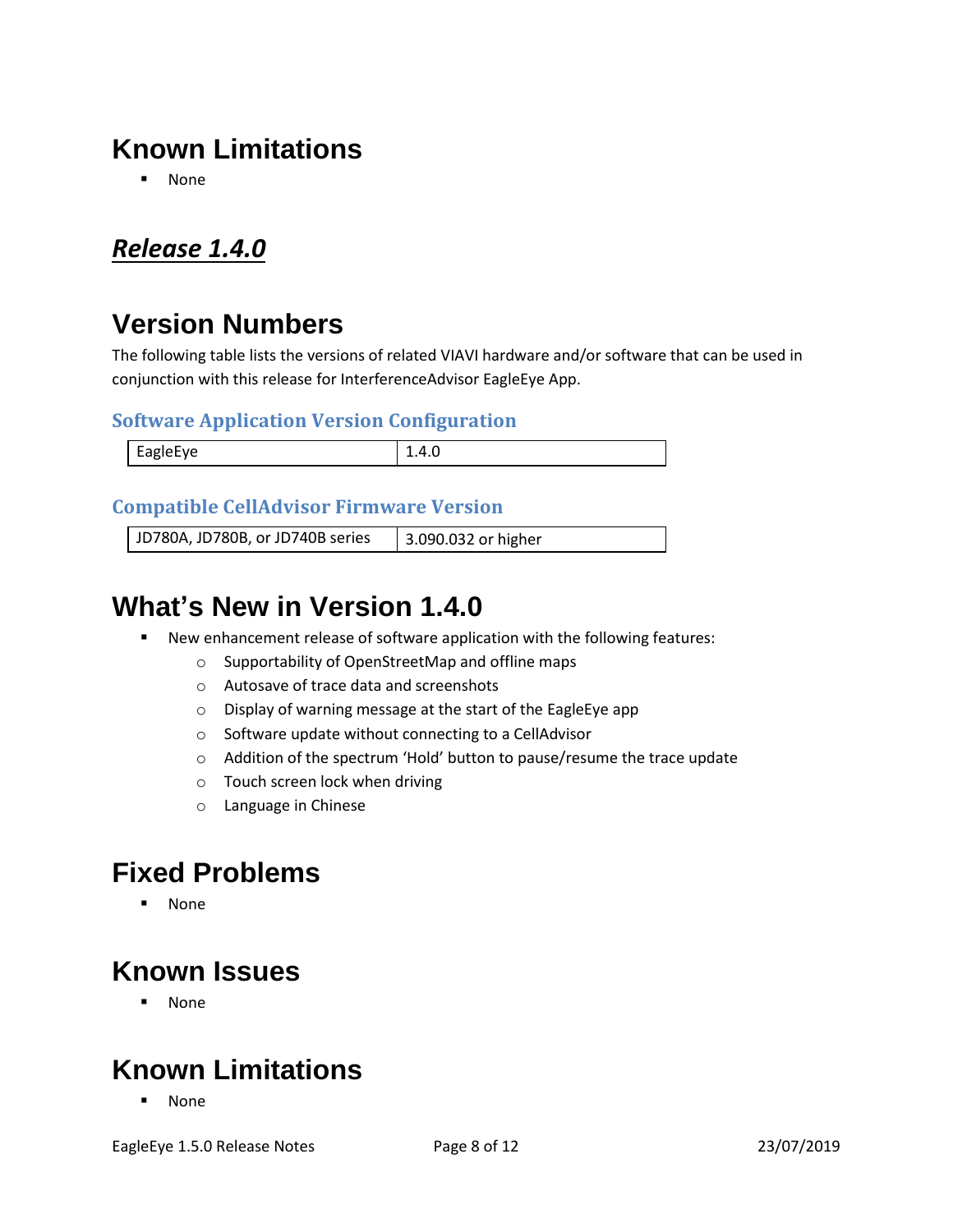### <span id="page-8-0"></span>*Release 1.3.1*

### **Version Numbers**

The following table lists the versions of related VIAVI hardware and/or software that can be used in conjunction with this release for InterferenceAdvisor EagleEye App.

#### **Software Application Version Configuration**

|          | - |
|----------|---|
| EagleEye |   |

#### **Compatible CellAdvisor Firmware Version**

|                                  | 3.065.447, 3.066.047, 3.070.041 |
|----------------------------------|---------------------------------|
| JD780A, JD780B, or JD740B series | and later                       |

### **What's New in Version 1.3.1**

- New enhancement release of software application with the following features:
	- o If there is no server response, users can still use the EagleEye app without closing it.

### **Fixed Problems**

▪ None

### **Known Issues**

▪ None

### **Known Limitations**

▪ None

### <span id="page-8-1"></span>*Release 1.3.0*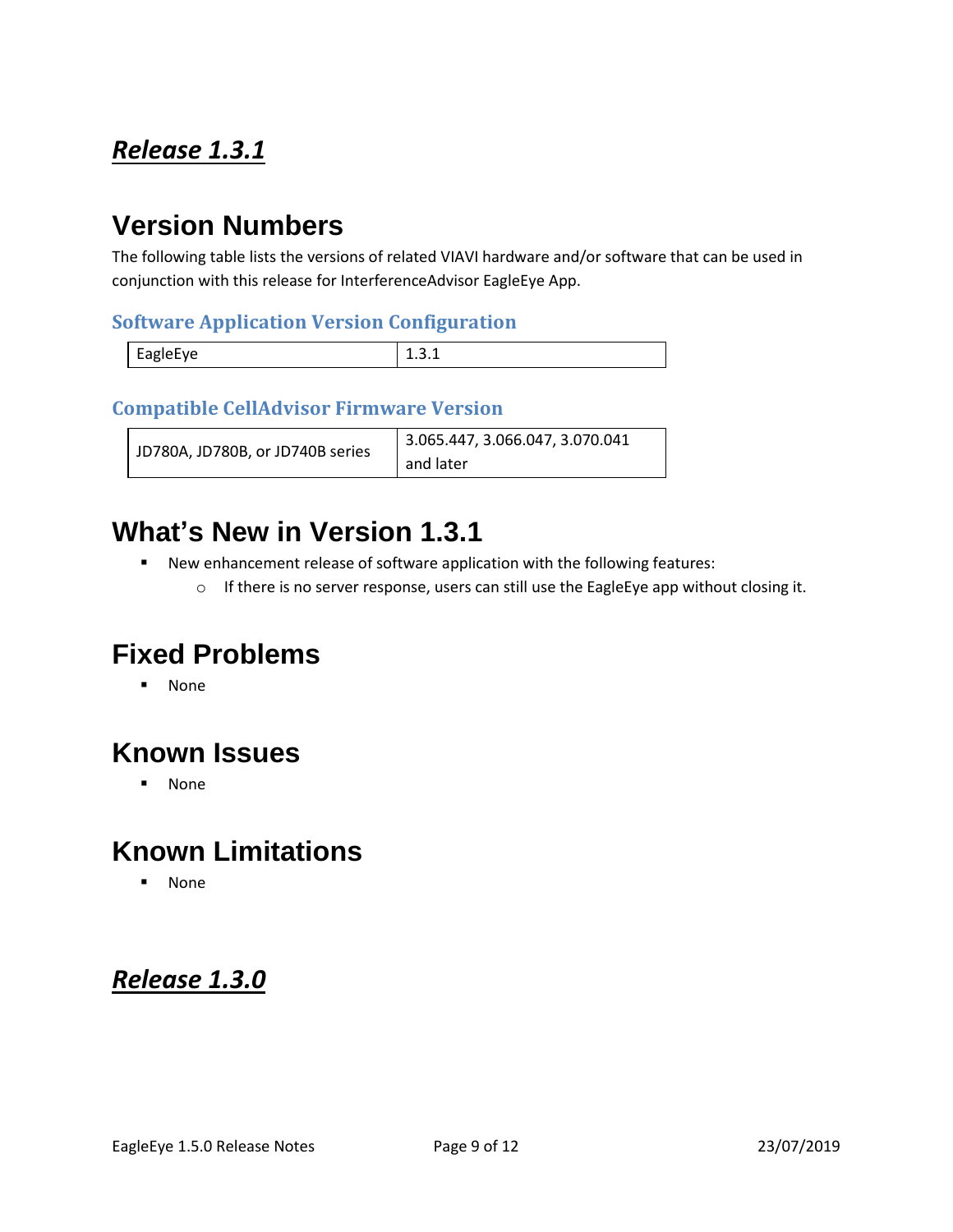# **Version Numbers**

The following table lists the versions of related VIAVI hardware and/or software that can be used in conjunction with this release for InterferenceAdvisor EagleEye App.

#### **Software Application Version Configuration**

| <b>FABIPFVP</b><br>Lupic- | - - - - - |
|---------------------------|-----------|
|                           |           |

#### **Compatible CellAdvisor Firmware Version**

```
JD780A, JD780B, or JD740B series
                         3.065.447, 3.066.047, 3.070.041 
                         and later
```
## **What's New in Version 1.3.0**

- New enhancement release of software application with the following features:
	- o Mini spectrogram on the map view (real time)
	- o Enable a marker to easily set and move to a designated frequency
	- $\circ$  Sensitivity mode to support a quick move to an optimized mode based on pre-defined settings (shortcut)
	- o Sweep mode control between Fast and Normal
	- o Enable tracking settings
	- $\circ$  Enable peak power bandwidth setting so that users can set peak power bandwidth to be included on location estimation within the span
	- o Enable a voice prompt repeatedly after the first estimation
	- o Add a hide and show menu
	- o Add s shortcut to show satellite view
	- o Alarm sound control for spectrum limit alarm and/or map view alarm
	- o Improve usability to quickly access and/or change configurations.
	- o Spectrum information display (RBW, Atten, Preamp)
	- $\circ$  Add channel power bandwidth setting values on the spectrum display (Mini spectrum, Spectrum, Spectrum Control)
	- o Match the color set in a map view and a history view
	- o USBTMC communication
	- o Support gated sweep setting for TDD interference hunting
	- o License activation control
	- o Logging with power history graph

## **Fixed Problems**

**None**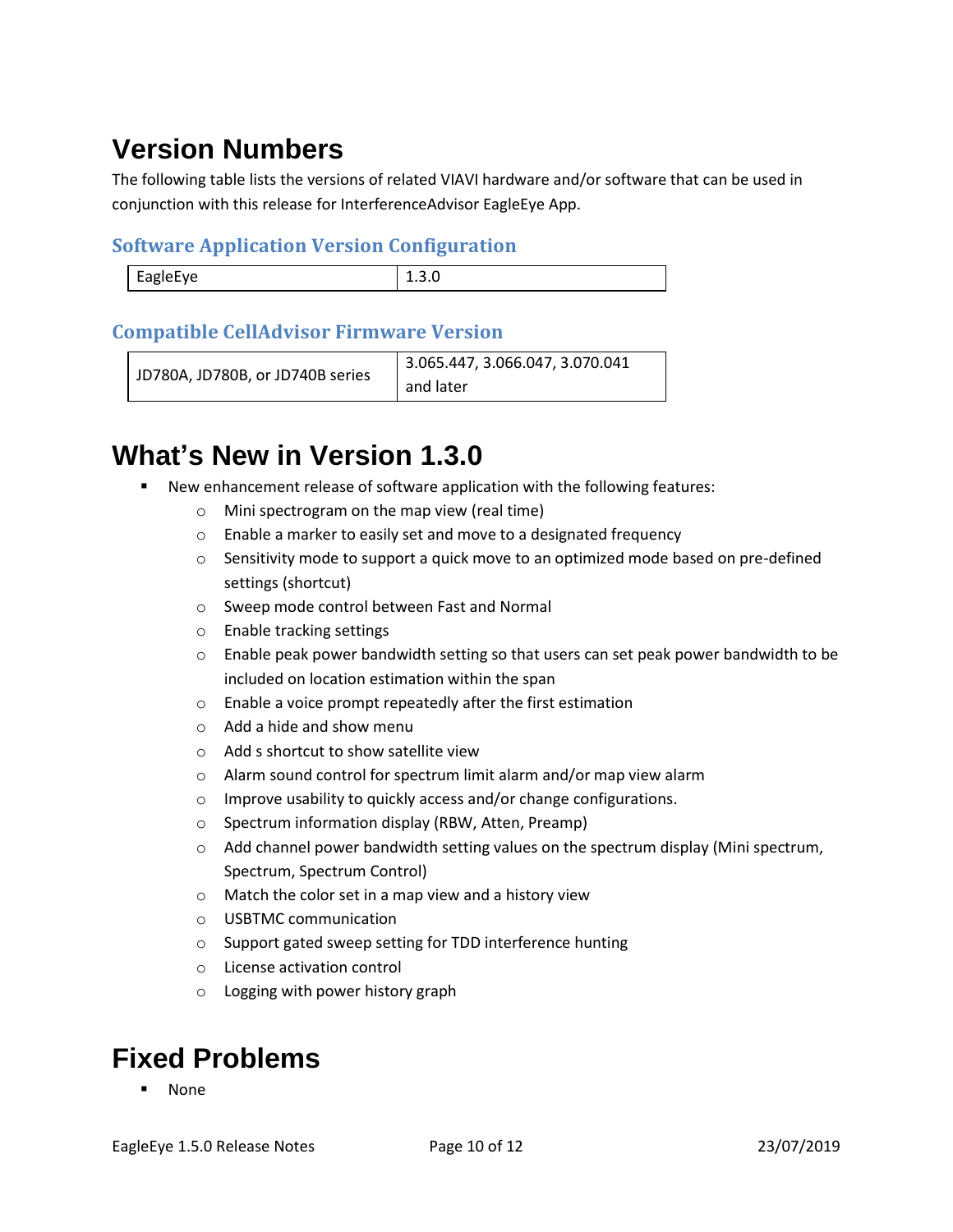### **Known Issues**

▪ None

## **Known Limitations**

▪ None

### <span id="page-10-0"></span>*Release 1.0.0*

### **Version Numbers**

The following table lists the versions of related VIAVI hardware and/or software that can be used in conjunction with this release for InterferenceAdvisor EagleEye App.

#### **Software Application Version Configuration**

| EagleEye |  |
|----------|--|
|          |  |

#### **Compatible CellAdvisor Firmware Version**

JD780A, JD780B, or JD740B series  $\parallel$  3.061.xxx and later

### **What's New in Version 1.0.0**

- First release of software application with the following features:
	- o Visualize received signal strength on the roads
	- o Indicate suspected area of interference onto map
	- o Directions and navigations
	- o Spectrum control and display

### **Fixed Problems**

▪ None

### **Known Issues**

▪ None